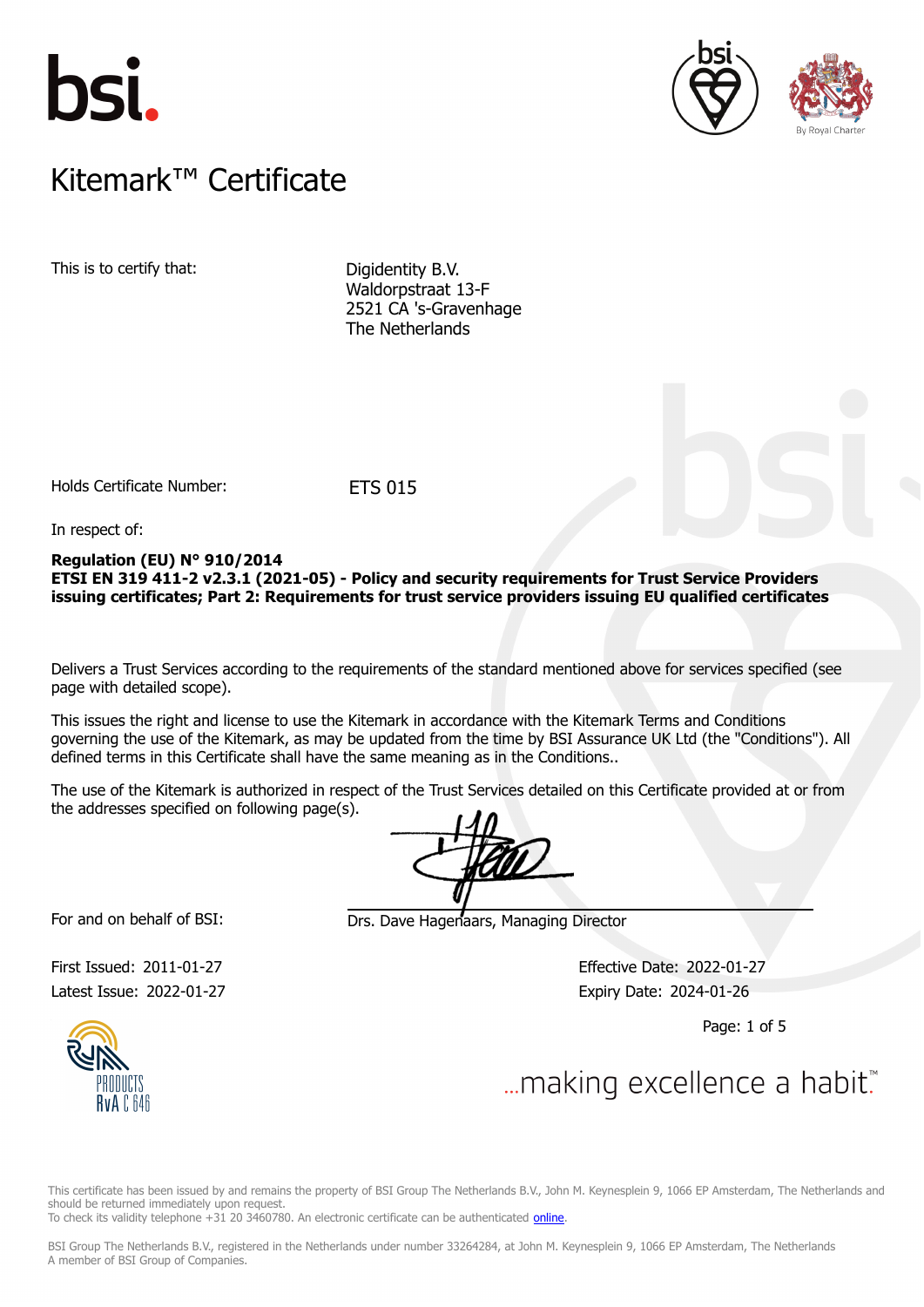No. ETS 015

On the request Digidentity B.V. (hereafter referred to as: Digidentity), the annual certification audit on all areas and processes was performed by BSI Group The Netherlands B.V. (John M. Keynesplein 9, 1066 EP Amsterdam, The Netherlands).

The full audit covered all applicable requirements from the audit criteria listed below (see "Audit Information") and are defined in Digidentity's Statement of Applicability, dated 2 December 2021 and the Overview of Applicability.

The scope of the assessment comprised the following Trust Service Provider component services:

- Registration Service
- Certificate Generation Service
- Dissemination Service
- Revocation Management Service
- Revocation Status Service
- Subject Device Provision Service

The TSP component services are performed, partly or completely by subcontractors under the final responsibility of Digidentity.

These TSP component services are being provided for the qualified trust service as defined in EU Regulation 910/2014 (eIDAS):

- Issuance of qualified certificates for electronic signatures (qualified trust service), in accordance with the policy: QCP-n-qscd.
- Issuance of qualified certificates for electronic seals (qualified trust service), in accordance with the policy: QCP-l-qscd.

Latest Issue: 2022-01-27 Expiry Date: 2024-01-26

First Issued: 2011-01-27 Effective Date: 2022-01-27

Page: 2 of 5

This certificate has been issued by and remains the property of BSI Group The Netherlands B.V., John M. Keynesplein 9, 1066 EP Amsterdam, The Netherlands and should be returned immediately upon request. To check its validity telephone +31 20 3460780. An electronic certificate can be authenticated [online.](https://pgplus.bsigroup.com/CertificateValidation/CertificateValidator.aspx?CertificateNumber=ETS+015&ReIssueDate=27%2f01%2f2022&Template=uk)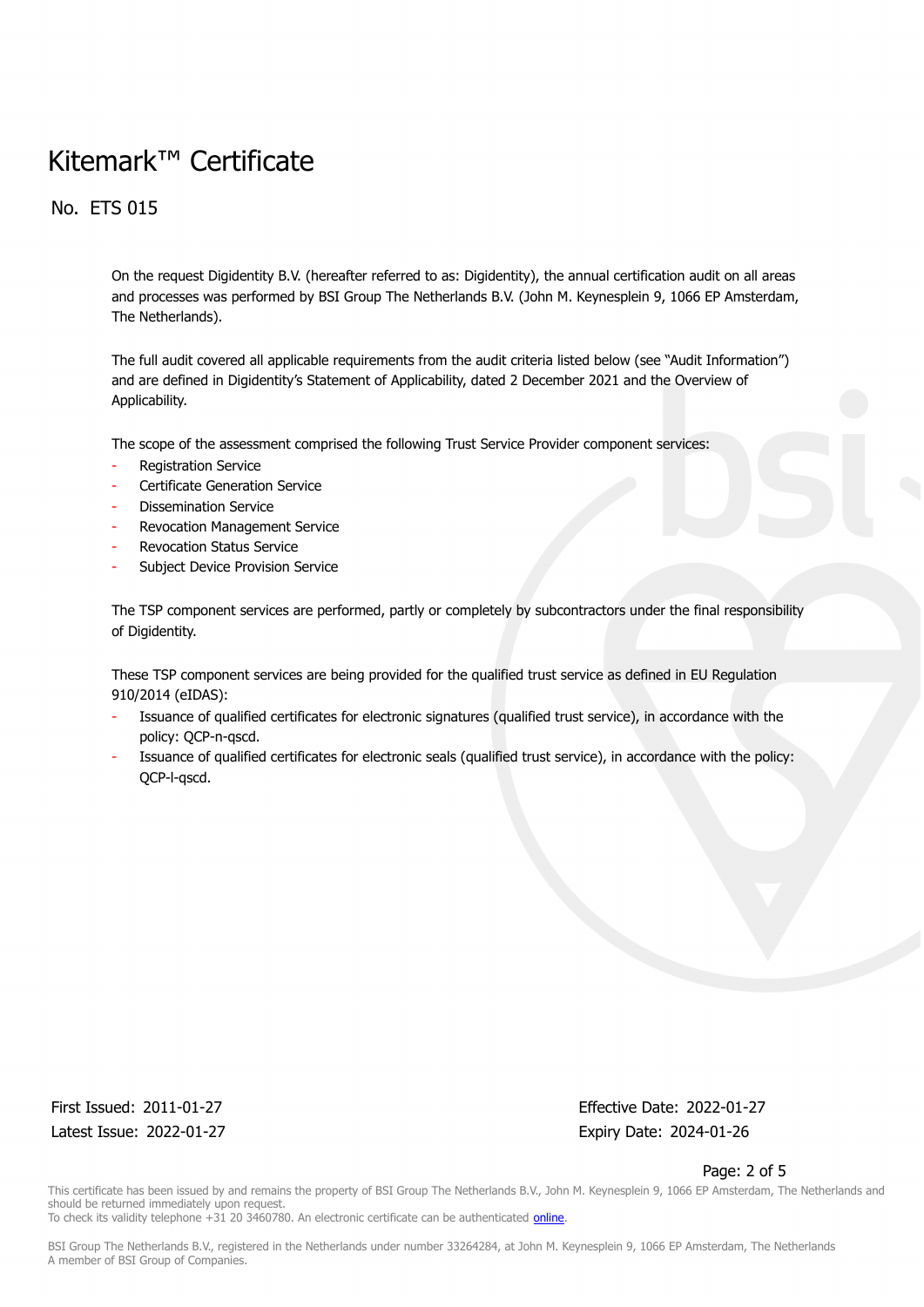No. ETS 015

The certificates are issued through the issuing Certification Authorities, as specified below:

### **Root CA: Staat der Nederlanden Root CA - G3 (not in scope)**

### **Domain CA: Staat der Nederlanden Organisatie Persoon CA - G3 (not in scope)**

- Issuing CA: Digidentity BV PKIoverheid Organisatie Persoon CA G3 (OID 2.16.528.1.1003.1.3.5.8.2) Sha256 Fingerprint:
	- 533FE97EB45FCED24049E41EFE9DB254A5DD9D90DFD53C9512C6207EDB21D82C
	- Non-Repudiation (OID 2.16.528.1.1003.1.2.5.2), in accordance with policy: QCP-n-qscd

# **Domain CA: Staat der Nederlanden Burger CA - G3 (not in scope)**

- Issuing CA: Digidentity BV PKIoverheid Burger CA 2021 (OID 2.16.528.1.1003.1.3.3.2.1) Sha256 Fingerprint:
- 9C64E24D2CAAA8DD45EF99BA62277CEEE6005C663624514B8C770E2D075BB611
	- Non-Repudiation (OID 2.16.528.1.1003.1.2.3.2), in accordance with policy: QCP-n-qscd

# **Domain CA: Staat der Nederlanden Organisatie Services CA - G3 (not in scope)**

- Issuing CA: Digidentity BV PKIoverheid Organisatie Services CA 2021 (OID 2.16.528.1.1003.1.3.5.8.3) Sha256 Fingerprint:
	- 827A6B205D2E73FF379286DD0B2DED5AEC7239EFE6BC8CACB03ABCCD84B95750
	- Non-Repudiation (OID 2.16.528.1.1003.1.2.5.7) in accordance with policy: QCP-l-qscd

# **Root CA: Digidentity SSCD Root CA**

# Sha256 Fingerprint:

C20451BD93D8FD6D0C43CD5CE832877FD5614055875126D170910E1209C9B77D

- Issuing CA: Digidentity Personal Qualified CA
	- Sha256 Fingerprint: 03E1AAEF72329B4DA1FCF0BA75FCB7B2F2F34B25AADE701AAAEACC0F65A3B4C4
		- Non-Repudiation (OID 1.3.6.1.4.1.34471.3.1.3), in accordance with policy QCP-n-qscd
- Issuing CA: Digidentity Business Qualified CA Sha256 Fingerprint: 21E5D8CFBC2430AA45AD86D38394AE97B359C0E88835E4DE5E0AD1CE92A8201D
	- Non-Repudiation (OID 1.3.6.1.4.1.34471.3.2.3), in accordance with policy QCP-l-qscd

Latest Issue: 2022-01-27 Expiry Date: 2024-01-26

First Issued: 2011-01-27 Effective Date: 2022-01-27

#### Page: 3 of 5

This certificate has been issued by and remains the property of BSI Group The Netherlands B.V., John M. Keynesplein 9, 1066 EP Amsterdam, The Netherlands and should be returned immediately upon request. To check its validity telephone +31 20 3460780. An electronic certificate can be authenticated [online.](https://pgplus.bsigroup.com/CertificateValidation/CertificateValidator.aspx?CertificateNumber=ETS+015&ReIssueDate=27%2f01%2f2022&Template=uk)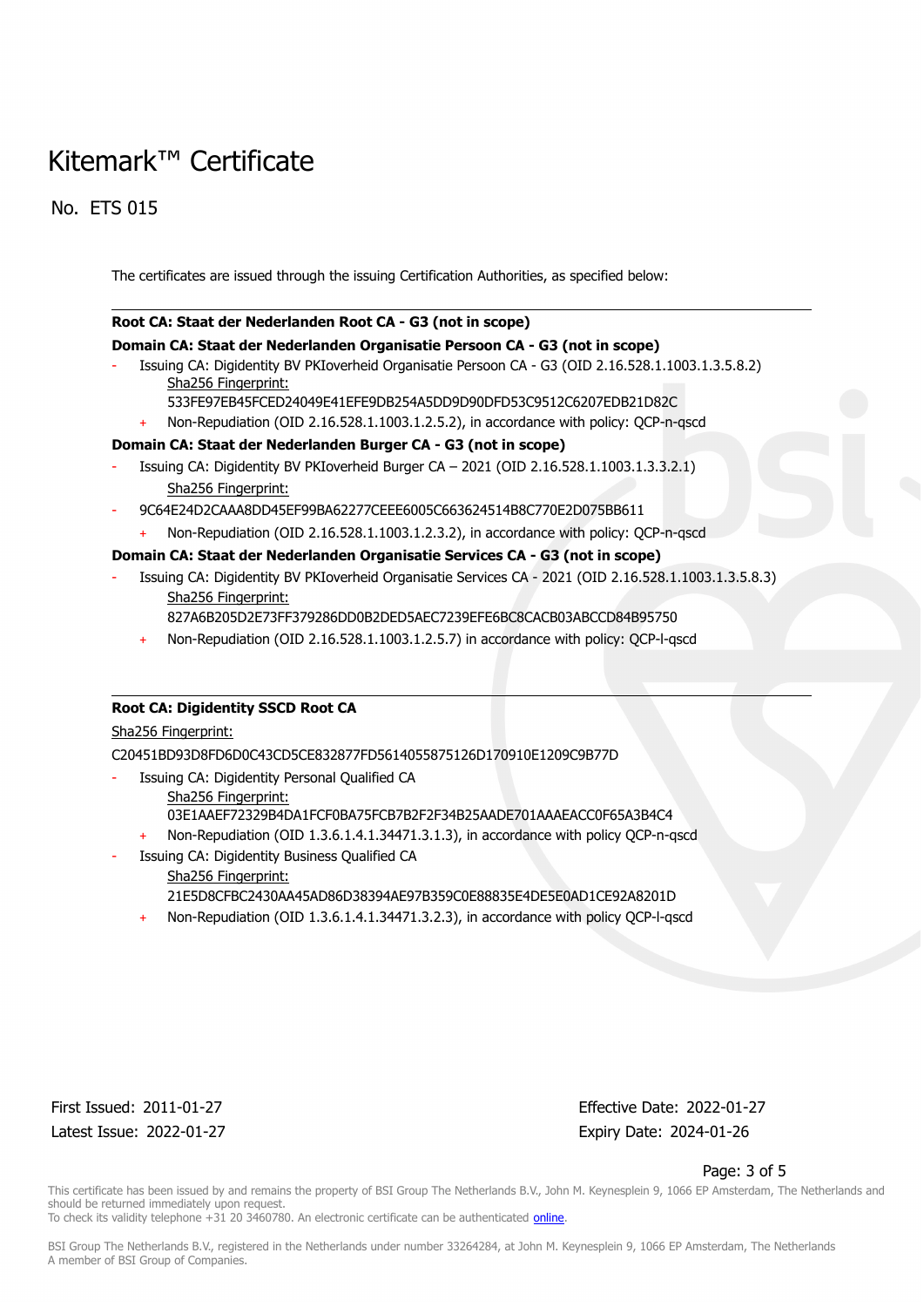No. ETS 015

The Certification Authority processes and services are documented in the following documents:

- Certificate Practice Statement PKIoverheid certificates, 2021v1, 1 June 2021, valid from: 8 June 2021
- Certificate Practice Statement PKIoverheid certificates, 2022v1, valid from: 7 February 2022
- PKI Disclosure Statement Digidentity PKIoverheid certificates, 2021v1, 8 June 2021
- Certificate Policy & Certificate Practice Statement Digidentity Certificates, 2021v1, 1 June 2021, valid from: 8 June 2021
- Certificate Policy & Certificate Practice Statement Digidentity Certificates, 2022v1, valid from: 7 February 2022
- PKI Disclosure Statement Digidentity Certificates, 2021v1, 8 June 2021

Our annual certification audit was performed in October-December 2021.

The result of the full audit is that based on the objective evidence collected during the certification audit for the period from 1 November 2020 through 31 October 2021:

- we conclude that the areas assessed during the audit were generally found to be effective, based on the applicable requirements defined in Digidentity's Statement of Applicability, dated 2 December 2021 and the Overview of Applicability.
- we confirm that the following identification method(s) provide equivalent assurance in terms of reliability to physical presence, pursuant to Regulation (EU) 910/2014 (eIDAS) art. 24.1 sub d, for the trust services (and Identity Proofing Context) covered by this Certificate of Conformity:
	- + "Digidentity Remote Identification "Level of Assurance 4 EU Qualified or eIDAS High", supporting the ETSI TS 119461 Use Case for Unattended remote identity proofing (9.2.3): "Hybrid manual and automated operation" (9.2.3.3)", and (where applicable) "Identity proofing of Legal Person" (9.3); and "Identity proofing of Natural Person representing Legal Person" (9.4).

Latest Issue: 2022-01-27 Expiry Date: 2024-01-26

First Issued: 2011-01-27 Effective Date: 2022-01-27

#### Page: 4 of 5

This certificate has been issued by and remains the property of BSI Group The Netherlands B.V., John M. Keynesplein 9, 1066 EP Amsterdam, The Netherlands and should be returned immediately upon request.

To check its validity telephone +31 20 3460780. An electronic certificate can be authenticated [online.](https://pgplus.bsigroup.com/CertificateValidation/CertificateValidator.aspx?CertificateNumber=ETS+015&ReIssueDate=27%2f01%2f2022&Template=uk)